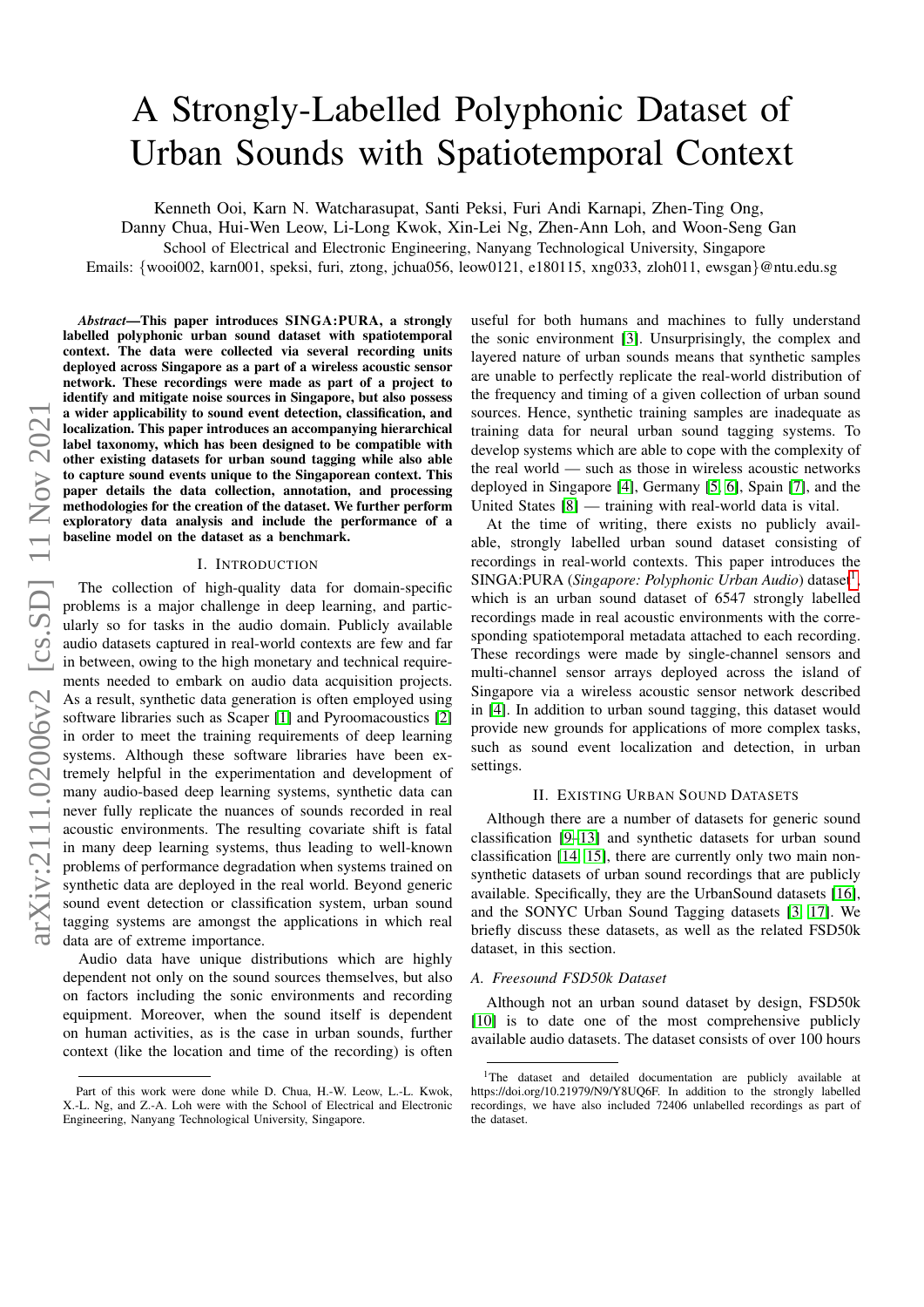of sounds drawn from Freesound, which is a database of audio clips licensed under various Creative Commons licenses. The recordings were annotated based on the AudioSet ontology [\[9\]](#page-5-8). Many smaller and task-specific datasets have been derived from Freesound, including the UrbanSound datasets [\[16\]](#page-5-12).

However, since the audio data were crowdsourced and users on the Freesound platform are free to enter anything (or nothing) to describe their recordings, there is no proper documentation on the recording conditions, devices, and methods for these data. Moreover, the audio formats and number of channels vary across the entire dataset. Hence, these limitations apply to all datasets derived from FSD50k, such as the UrbanSound datasets, as well.

## *B. UrbanSound and UrbanSound8k Datasets*

UrbanSound and UrbanSound8k are amongst the first datasets designed specifically for urban sound tagging [\[16\]](#page-5-12). They were curated using recordings from Freesound [\[10\]](#page-5-14). Both variants of UrbanSound consist of 10 coarse-level sound classes, namely air conditioner, car horn, children playing, dog bark, drilling, engine idling, gun shot, jackhammer, siren, and street music. The main UrbanSound dataset consists of 1302 potentially polyphonic recordings with only events from one class labelled strongly in each recording. UrbanSound8k contains 8732 labeled monophonic sound excerpts.

# *C. SONYC Urban Sound Tagging Datasets*

The SONYC Urban Sound Tagging (SONYC-UST) dataset is a weakly labelled audio dataset of urban sound recordings. The audio was recorded by an urban acoustic sensor network under the Sounds of New York City (SONYC) project [\[8\]](#page-5-7). Early versions of the dataset only included the audio data [\[17\]](#page-5-13). Starting from version 2, the dataset also includes coarse spatiotemporal context (STC) of the location and time that each recording was made [\[3\]](#page-5-2).

The IEEE AASP Challenge on Detection and Classification of Acoustic Scenes and Events (DCASE) featured urban sound tagging as Task 5 in the 2019 and 2020 editions. The 2019 challenge utilized an early version (v0.2.0 and v0.3.0) of the dataset without spatiotemporal context. Recognizing the importance of spatiotemporal context in urban sound tagging, the 2020 challenge featured the second version (v2.2.0 and v2.3.0) of the dataset. Top-ranked systems from the 2020 challenge [\[18,](#page-5-15) [19\]](#page-5-16) demonstrated the efficacy of incorporating spatiotemporal features into deep learning systems for the classification of audio events whose distributions are contextdependent, such as that in urban sound tagging.

# III. THE SINGA:PURA DATASET

This section will describe the data acquisition, annotation, and processing methodologies for the creation of the SINGA:PURA dataset.

# *A. Data Acquisition*

Our data collection effort utilizes the wireless acoustic sensor network first introduced and detailed in [\[4\]](#page-5-3). Each sensor



Fig. 1. Sensor units used to make recordings for the SINGA:PURA dataset. *Left*: A unit with a single-channel SPH0645 microphone. *Right*: A unit with a seven-channel UMA-8 v2 microphone array.

<span id="page-1-0"></span>TABLE I DATA COLLECTION UNIT DEPLOYMENT

<span id="page-1-1"></span>

| Neighborhood | Microphone | No. of Units |
|--------------|------------|--------------|
| East 1       | SPH0645    |              |
| East 2       | SPH0645    | 3            |
| West 1       | $UMA-8 v2$ |              |
| West 2       | SPH0645    |              |

unit is located in a public location, and houses either a singlechannel Knowles SPH0645 microphone or a seven-channel MiniDSP UMA-8 v2 microphone array. The microphone in each sensor unit is controlled by a Raspberry Pi 3 Model B, which doubles a data collection unit for spatiotemporal information. All was recorded at a 44.1 kHz sampling rate. Pictures of the sensor units in their actual deployment contexts can be seen in Fig. [1.](#page-1-0)

The recordings in the SINGA:PURA dataset are collected from 14 individual sensors deployed across four neighborhoods in Singapore, and span the duration between 3 August 2020 and 31 October 2020. The four neighborhoods consisted of two in the eastern region of Singapore and two in the western region of Singapore. The breakdown of the deployment by neighborhood, as well as the type of microphone is shown in Table [I.](#page-1-1)

# *B. Label Taxonomy*

The label taxonomy was derived from the taxonomy used in the SONYC-UST datasets [\[3,](#page-5-2) [17\]](#page-5-13), but has been adapted to fit the local context while retaining compatibility with the SONYC-UST ontology. Hence, this allows the SINGA:PURA dataset to be used in conjunction with the SONYC-UST datasets when training urban sound tagging models by simply omitting the labels that are absent in the SONYC-UST taxonomy from the recordings in the SINGA:PURA dataset.

Our adapted taxonomy retains the original 8 coarse classes from SONYC-UST and introduces 6 new coarse classes, each possibly subsuming new fine classes as well. In addition, we have included a catch-all "Others" class to capture sound events that exist in the SINGA:PURA dataset, but do not fit well into any of the coarse class labels. Our taxonomy also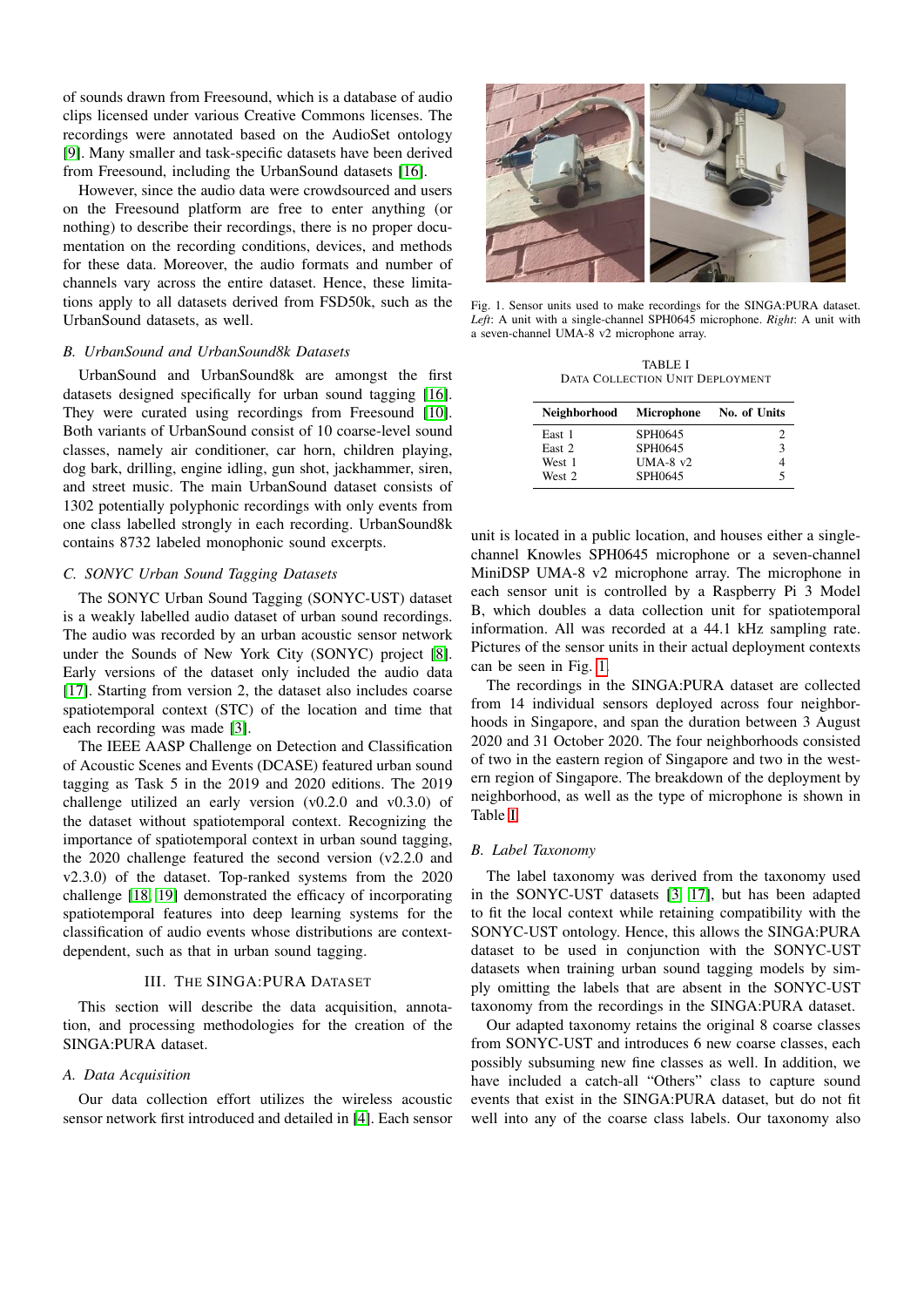

<span id="page-2-0"></span>Fig. 2. Label taxonomy for the SINGA:PURA dataset. Green boxes with solid outlines are classes common to both SINGA:PURA and SONYC-UST ontology. Red boxes with dotted outlines are classes newly introduced in SINGA:PURA ontology. The blue box with dashed outline indicates the class included in SONYC-UST ontology but excluded from SINGA:PURA ontology

preserves all the fine classes in the SONYC-UST ontonlogy except for the "ice-cream truck" class, since ice cream trucks do not exist in Singapore. In summary, our label taxonomy consists of 14 coarse classes and 40 fine classes, as illustrated in Fig. [2.](#page-2-0)

### *C. Annotation*

The recorded audio data were split into 10-second chunks, before being individually annotated by a team of five annotators. Recordings with audible sensor faults were firstly excluded from the published dataset before being sent to the annotators to undergo the annotation process. The annotation process included identification of sound events, their fine class labels, their onset times, their offset times, and their estimated proximity from the sensor, thus resulting in polyphonic strong labels of all identifiable sound events in each recording. Each 10-second recording was annotated by at least one annotator, but some recordings were independently annotated by multiple annotators. In the case of recordings where the class labels of

the sound events were ambiguous sound events, all annotators listened and a consensus decision was made to determine the sound classes, onsets, and offsets of the sound events.

All listening was done via Audio Technica ATH-M50x headphones, with playback levels matching that of white noise at an A-weighted equivalent sound pressure level of 65 dB. Calibration to the playback levels was performed on a GRAS 45BB KEMAR Head and Torso Simulator using the automatic calibration method described in [\[20\]](#page-6-0).

# *D. Dataset structure*

The audio recordings are provided in the Free Lossless Audio Codec (FLAC) format at the original sampling rate of 44.1 kHz and are organized into folders according to the dates when the recordings were made.

The sound event labels are provided as a comma-separated values (CSV) file. The CSV file is organized in a similar manner to the label files used in DCASE sound event detection tasks, such as that used for DCASE 2021 Task 4 [\[21\]](#page-6-1). Each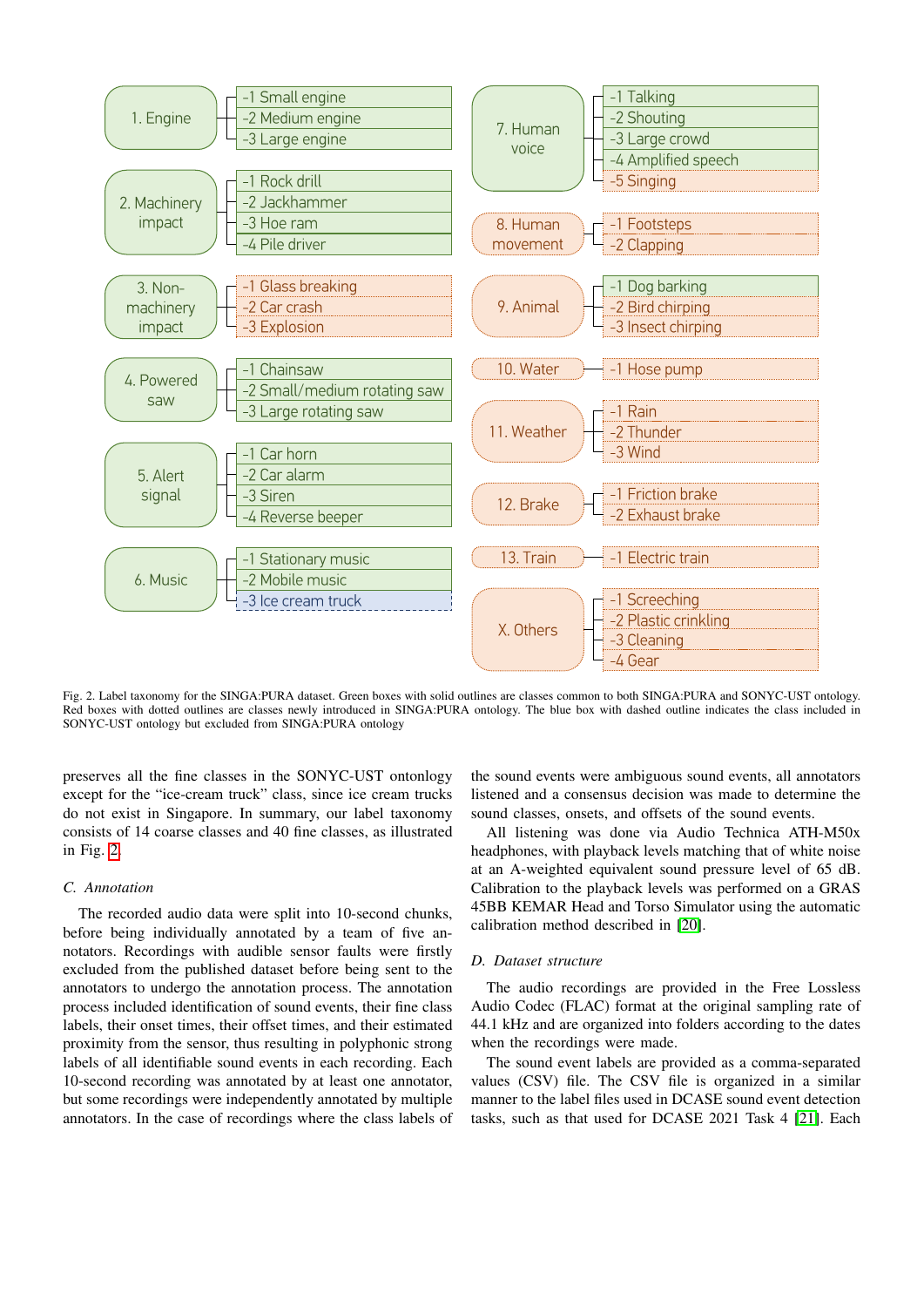row in the label file represents exactly one sound event. The columns indicate the name of the recording, sound class, proximity, onset, and offset. A recording may contain multiple sound events and these are represented by multiple rows in the label file accordingly.

The spatiotemporal metadata is also provided as a separate CSV file, with each row containing the spatiotemporal context for each recording. Specifically, the columns in this CSV file indicate the sensor unit identifier, the date and time of recording, the day of the week, and the neighborhood the sensor was deployed in.

Table [II](#page-4-0) shows a comparison between the SINGA:PURA dataset and other existing non-synthetic datasets.

#### IV. EXPLORATORY DATA ANALYSIS

In total, 6547 recordings of 10 seconds were annotated, totaling to 18.2 hours of audio data. Of these, 38 recordings were found to have no sound events in the taxonomy illustrated in Fig. [2.](#page-2-0) All fine-level class labels have at least one example in the other 6509 recordings in the dataset, *except* for the "car crash" class (class 3-2). Hence, only 39 of the 40 finelevel sound classes in Fig. [2](#page-2-0) will be represented in the current version of the SINGA:PURA dataset.

The distribution of the individual sound events by class is shown in Fig. [3.](#page-3-0) Sound events are considered as continuous intervals of time, so it is possible for a single recording to contain two sound events of the same class, even if the time intervals when they are active are overlapping. We can see that the "non-machinery impact" class (class 3) has the highest frequency of occurrence, followed by the "animal" class (class 9). The high occurrence of the "animal" class is largely due to the presence of cicadas and crickets chirping in a large number of recordings, since they are very commonly found in Singapore.

In contrast, the distribution of the number of recordings with at least one sound event by coarse-level class is shown in Fig. [4.](#page-3-1) We can see that certain sound classes, such as the "engine" class (class 1) and the "non-machinery impact" class (class 3), appear in many recordings. Since a given recording may have multiple sound events, the total number shown in all the bars exceeds the total number of recordings (6547) in the SINGA:PURA dataset.

The distribution of the total active duration of sound events by coarse-level class across the entire dataset is shown in Fig. [5.](#page-3-2) We can see that the distribution is unbalanced across the coarse classes and follows an inverse power law, which is typical of real recordings in urban environments. In a similar manner as Fig. [4,](#page-3-1) the total duration represented by all the bars in Fig. [5](#page-3-2) is longer than that of all the recordings in the SINGA:PURA dataset because each recording may have multiple sound events that overlap.

Fig. [6](#page-3-3) shows the average active duration of sound events by coarse-level class. As expected, sound classes that are characterized by stationary or ambient sounds, such as the "engine" class (due to the presence of traffic) and the "weather" class (due to the presence of rain), naturally have longer average



Fig. 3. Distribution of the number of disjoint sound events by coarse-level class

<span id="page-3-0"></span>

Fig. 4. Distribution of the number of recordings with at least one sound event by coarse-level class

<span id="page-3-1"></span>

<span id="page-3-3"></span><span id="page-3-2"></span>

Fig. 5. Distribution of the total duration of active sound events by class

<span id="page-3-4"></span>Fig. 7. Distribution of the maximum number of overlapping sound events at any point in time in a recording.

durations compared to other classes. On the other hand, sound classes characterized by impulsive sounds, such as the "nonmachinery impact" class (class 3) and the "brake" class (class 12) naturally have shorter average durations compared to other classes.

Fig. [7](#page-3-4) shows the distribution of the maximum number of overlapping sound events at any point in time in a recording. The most common degree of polyphony in the dataset is two, while the maximum degree of polyphony is seven. Beyond a degree of polyphony of three, the distribution shows an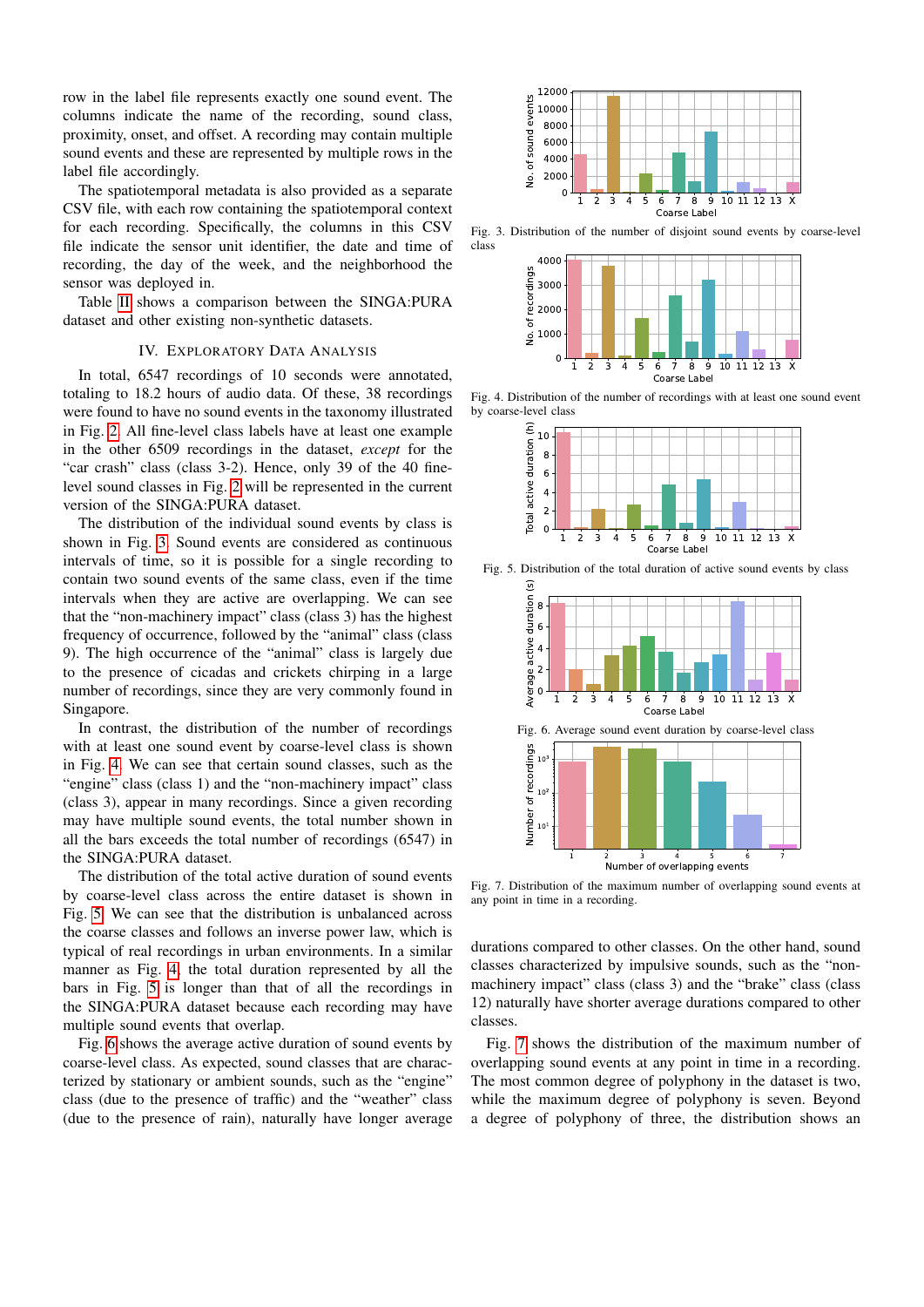TABLE II COMPARISON OF NON-SYNTHETIC URBAN SOUND DATASETS

<span id="page-4-0"></span>

|                     |                 | No. of classes |          |          |                 |                   |                         |
|---------------------|-----------------|----------------|----------|----------|-----------------|-------------------|-------------------------|
| <b>Dataset</b>      | Location        | Coarse         | Fine     | STC -    | No. of Channels | Label Type        | <b>Duration</b> (hours) |
| SINGA:PURA          | Singapore       | 14             | 40       | ٠        | or $7$          | Strong polyphonic | 18.2                    |
| SONYC-UST v2.3 [3]  | New York City   | 8              | 23       |          |                 | Weak polyphonic   | 51.4                    |
| SONYC-UST v1.0 [17] | New York City   | 8              | 23       | ×        |                 | Weak polyphonic   | 8.5                     |
| UrbanSound [16]     | Varies, unknown | 10             | $\times$ | ×        | varies          | Strong monophonic | 18.5                    |
| UrbanSound8k [16]   | Varies, unknown | 10             |          | $\times$ | varies          | Weak monophonic   | 9.7                     |



<span id="page-4-1"></span>Fig. 8. Coarse-level co-occurrence matrix computed at recording level. Note that the color bar is in the logarithmic scale.

exponential decrease, as can be seen form the logarithmic scale used in the y-axis of Fig. [7.](#page-3-4)

Lastly, Fig. [8](#page-4-1) shows the co-occurrence matrix of the coarselevel sound classes at the recording level. It can be seen that certain classes of sound events tend to occur together in a recording (e.g. engine, non-machinery impact, alert signal, human voice, and animal), while some classes of sound events rarely or never occur together in the same recording (e.g. water with either machinery impact or powered saw).

#### V. BASELINE MODEL

As a baseline model, we adapted the baseline model from Task 5 (Urban Sound Tagging with Spatiotemporal Context) of the DCASE 2020 Challenge [\[22\]](#page-6-2) for the SINGA:PURA dataset. The adapted system and training process are detailed in [\[23\]](#page-6-3) and we replicate the results here for ease of reference. The system in [\[23\]](#page-6-3) is identical to the model in [\[22\]](#page-6-2) except for the prediction layer which was changed to accommodate the additional sound classes in the SINGA:PURA dataset. The model was initially trained on the SONYC-UST v2.2 dataset [\[3\]](#page-5-2) with coarse labels. The original output layer was then detached and replaced with a 14-class output layer. The model was then fine-tuned for coarse-level prediction on the

TABLE III BASELINE MODEL PERFORMANCE

<span id="page-4-2"></span>

| <b>Metrics</b>          | SINGA:PURA | <b>SONYC-UST</b> |
|-------------------------|------------|------------------|
| Micro AUPRC             | 0.7064     | 0.8352           |
| Micro F1                | 0.4811     | 0.6736           |
| Macro AUPRC             | 0.5825     | 0.6370           |
| Class-wise AUPRC        |            |                  |
| 1. Engine               | 0.8706     | 0.8500           |
| 2. Machinery impact     | 0.2284     | 0.6021           |
| 3. Non-machinery impact | 0.8553     | 0.4192           |
| 4. Powered saw          | 0.0220     | 0.7200           |
| 5. Alert signal         | 0.7679     | 0.8518           |
| 6. Music                | 0.4890     | 0.6145           |
| 7. Human voice          | 0.8708     | 0.9593           |
| 8. Human movement       | 0.5354     |                  |
| 9. Animal/Dog*          | 0.7906     | 0.0463           |
| 10. Water               | 0.1682     |                  |
| 11. Weather             | 0.7698     |                  |
| 12. Brake               | 0.1649     |                  |
| 13. Train               | 0.0000     |                  |
| X. Others               | 0.2029     |                  |

\* The SONYC-UST taxonomy does not have an *animal* coarse-level class but has a coarse-level *dog* class. In the SINGA:PURA taxonomy, the *dog* class is a fine-level class under the *animal* class. We include the result from the *animal* class for SINGA:PURA and from the *dog* class for SONYC-UST.

SINGA:PURA dataset. The overall and class-wise performances of the model are shown in Table [III.](#page-4-2) For the summary of results, we report the micro- and marco-aggregated areas under the precision-recall curve (AUPRC) as well as a microaggregated F1 score. For the class-wise results, we report the AUPRC. Although the results cannot (and should not) be directly compared in a conventional sense, we also include the performance of the coarse-level model trained on the SONYC-UST v2.2 dataset from [\[22\]](#page-6-2) as a rough reference.

# VI. CONCLUSIONS

This paper introduces a non-synthetic polyphonic urban sound dataset with spatiotemporal context and strong labels. The data collection was done via a wireless acoustic sensor network deployed across Singapore. The multi-channel nature of a number of the recordings from the dataset also opens the possibility of localizing sound events within the dataset on top of detecting or classifying them. Lastly, an expanded label taxonomy for urban sounds compatible with the SONYC-UST taxonomy was introduced, thus allowing for benchmarking of urban sound tagging systems across multiple cities.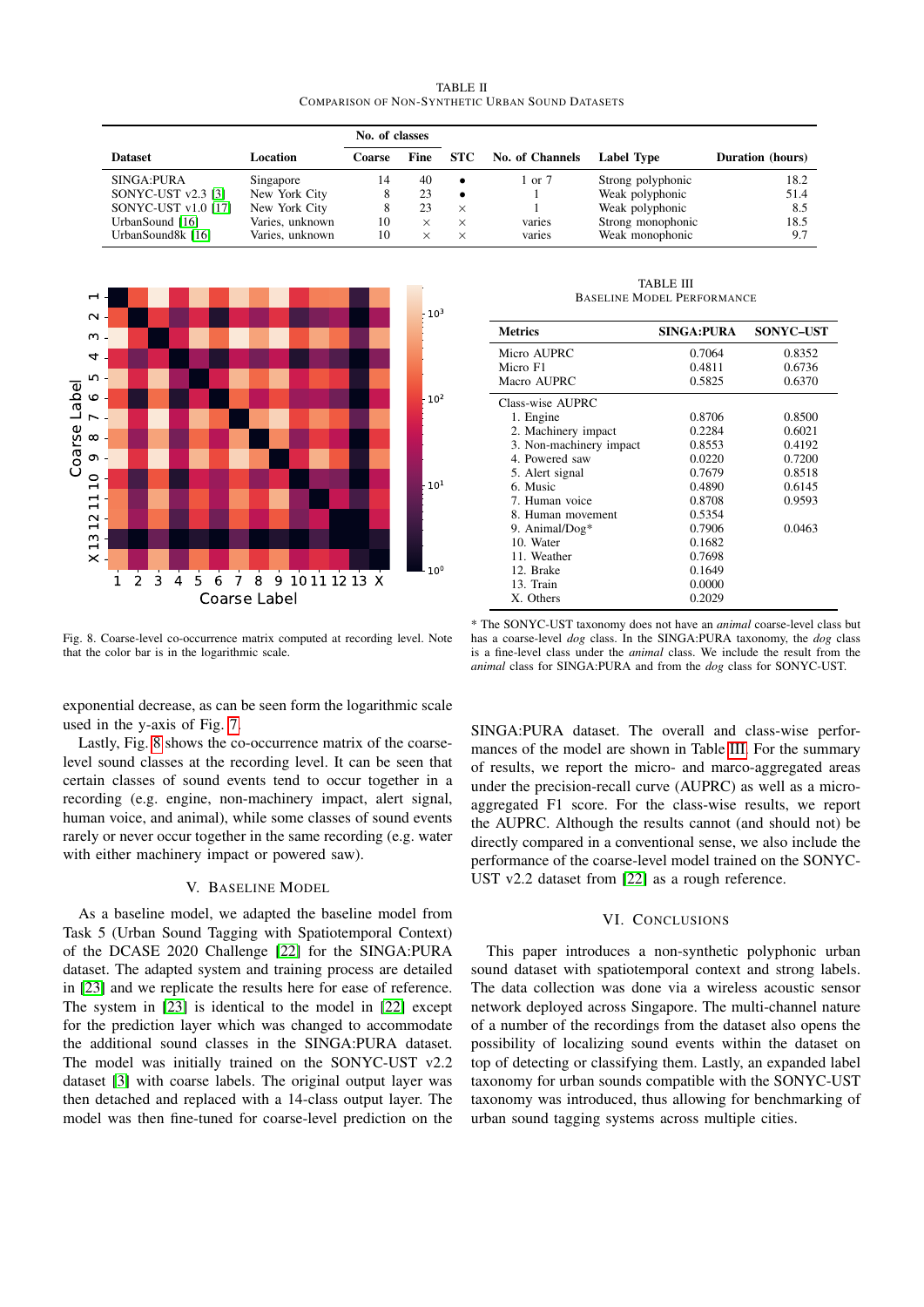## ACKNOWLEDGMENT

This research is supported by the National Research Foundation and the Smart Nation Digital Government Office, Prime Minister's Office, Singapore, under the Translational Research and Development for Application to Smart Nation (TRANS) Grant. Any opinions, findings, and conclusions or recommendations expressed in this material are those of the authors and do not reflect the views of the National Research Foundation and the Smart Nation Digital Government Office, Prime Minister's Office, Singapore.

K. N. Watcharasupat acknowledges the support from the CN Yang Scholars Programme, Nanyang Technological University, Singapore.

The authors thank Alroy Chiang from the Division of Physics and Applied Physics, School of Physical and Mathematical Sciences, Nanyang Technological University, Singapore, for his assistance with data processing.

## **REFERENCES**

- <span id="page-5-0"></span>[1] J. Salamon, D. MacConnell, M. Cartwright, P. Li, and J. P. Bello, "Scaper: A library for soundscape synthesis and augmentation," in *Proc. IEEE Workshop Appl. Signal Process. Audio Acoust.*, vol. 2017-Octob. Institute of Electrical and Electronics Engineers Inc., 12 2017, pp. 344–348.
- <span id="page-5-1"></span>[2] R. Scheibler, E. Bezzam, and I. Dokmanic, "Pyroomacoustics: A Python Package for Audio Room Simulation and Array Processing Algorithms," in *Proc. IEEE Int. Conf. Acoust. Speech Signal Process.*, vol. 2018-April. Institute of Electrical and Electronics Engineers Inc., 9 2018, pp. 351–355.
- <span id="page-5-2"></span>[3] M. Cartwright, J. Cramer, A. E. M. Mendez, Y. Wang, H.- H. Wu, V. Lostanlen, M. Fuentes, G. Dove, C. Mydlarz, J. Salamon, O. Nov, and J. P. Bello, "SONYC-UST-V2: An Urban Sound Tagging Dataset with Spatiotemporal Context," in *Proc. 5th Workshop Detect. Classif. Acoust. Scenes Events (DCASE)*, 9 2020.
- <span id="page-5-3"></span>[4] E. L. Tan, F. A. Karnapi, L. J. Ng, K. Ooi, and W. S. Gan, "Extracting Urban Sound Information for Residential Areas in Smart Cities Using an End-to-End IoT System," *IEEE Internet Things J.*, vol. 4662, no. c, 2021.
- <span id="page-5-4"></span>[5] T. C. J. Abeßer, H. Lukashevich, R. Gräfe, F. Häuser, C. Kühn, and T. Sporer, "Stadtlärm - a distributed system for noise level measurement and noise source identification in a smart city environment," in *Proc. Deutsche Jahrestagung für Akustik (DAGA)*, 2018, pp. 285–288.
- <span id="page-5-5"></span>[6] J. Abeßer, M. Götze, T. Clauß, D. Zapf, C. Kühn, H. Lukashevich, S. Kühnlenz, and S. I. Mimilakis, "Urban Noise Monitoring in the Stadtlärm Project - A Field Report," in *Proc. 4th Workshop Detect. Classif. Acoust. Scenes Events(DCASE)*. New York University, 10 2019, pp. 1–4.
- <span id="page-5-6"></span>[7] D. Salvo, G. Piñero, P. Arce, and A. Gonzalez, "A Low-cost Wireless Acoustic Sensor Network for the Classification of Urban Sounds," in *Proc. 17th ACM Symp. Perform. Eval. Wirel. Ad Hoc, Sensor, Ubiquitous*

*Netw.*. Association for Computing Machinery, Inc, 11 2020, pp. 49–55.

- <span id="page-5-7"></span>[8] M. Cartwright, A. E. M. Mendez, J. Cramer, V. Lostanlen, G. Dove, H.-H. Wu, J. Salamon, O. Nov, and J. Bello, "SONYC Urban Sound Tagging (SONYC-UST): A Multilabel Dataset from an Urban Acoustic Sensor Network," in *Proc. 4th Workshop Detect. Classif. Acoust. Scenes Events (DCASE)*. New York University, 10 2019, pp. 35–39.
- <span id="page-5-8"></span>[9] J. F. Gemmeke, D. P. Ellis, D. Freedman, A. Jansen, W. Lawrence, R. C. Moore, M. Plakal, and M. Ritter, "Audio Set: An ontology and human-labeled dataset for audio events," in *Proc. IEEE Int. Conf. Acoust. Speech Signal Process.*, 2017, pp. 776–780.
- <span id="page-5-14"></span>[10] E. Fonseca, J. Pons, X. Favory, F. Font, D. Bogdanov, A. Ferraro, S. Oramas, A. Porter, and X. Serra, "Freesound datasets: A platform for the creation of open audio datasets," in *Proc. 18th Int. Soc. for Music. Inf. Retr. Conf. ISMIR 2017*. International Society for Music Information Retrieval (ISMIR), 2017, pp. 486–493.
- [11] K. J. Piczak, "ESC: Dataset for environmental sound classification," in *Proc. 2015 ACM Multimed. Conf.*. Association for Computing Machinery, Inc, 10 2015, pp. 1015–1018.
- [12] A. Mesaros, T. Heittola, and T. Virtanen, "A multidevice dataset for urban acoustic scene classification," in *Proc. 3rd Workshop Detect. Classif. Acoust. Scenes Events (DCASE)*, 7 2018.
- <span id="page-5-9"></span>[13] I. Trowitzsch, J. Taghia, Y. Kashef, and K. Obermayer, "The NIGENS General Sound Events Database," 2 2019. [Online]. Available:<http://arxiv.org/abs/1902.08314>
- <span id="page-5-10"></span>[14] J. Abeßer, "USM-SED - A Dataset for Polyphonic Sound Event Detection in Urban Sound Monitoring Scenarios," 2021. [Online]. Available: [http://arxiv.org/](http://arxiv.org/abs/2105.02592) [abs/2105.02592](http://arxiv.org/abs/2105.02592)
- <span id="page-5-11"></span>[15] D. S. Johnson, W. Lorenz, M. Taenzer, S. Mimilakis, S. Grollmisch, J. Abeßer, and H. Lukashevich, "DESED-FL and URBAN-FL: Federated Learning Datasets for Sound Event Detection," in *Proc. 29th Eur. Signal Process. Conf. (EUSIPCO)*, Dublin, Ireland, 2021.
- <span id="page-5-12"></span>[16] J. Salamon, C. Jacoby, and J. P. Bello, "A dataset and taxonomy for urban sound research," in *Proc. 2014 ACM Conf. Multimed.*, 2014, pp. 1041–1044.
- <span id="page-5-13"></span>[17] J. P. Bello, C. Silva, O. Nov, R. Luke Dubois, A. Arora, J. Salamon, C. Mydlarz, and H. Doraiswamy, "SONYC: A system for monitoring, analyzing, and mitigating urban noise pollution," *Commun. ACM*, vol. 62, no. 2, pp. 68– 77, 2 2019.
- <span id="page-5-15"></span>[18] A. Arnault and N. Riche, "CRNNs for Urban Sound Tagging with spatiotemporal context," IEEE AASP Challenge on Detection and Classification of Acoustic Scenes and Events 2020, Tech. Rep., 2020.
- <span id="page-5-16"></span>[19] T. Iqbal, Y. Cao, M. D. Plumbley, and W. Wang, "Incorporating Auxiliary Data for Urban Sound Tagging," IEEE AASP Challenge on Detection and Classification of Acoustic Scenes and Events 2020, Tech. Rep., 2020.